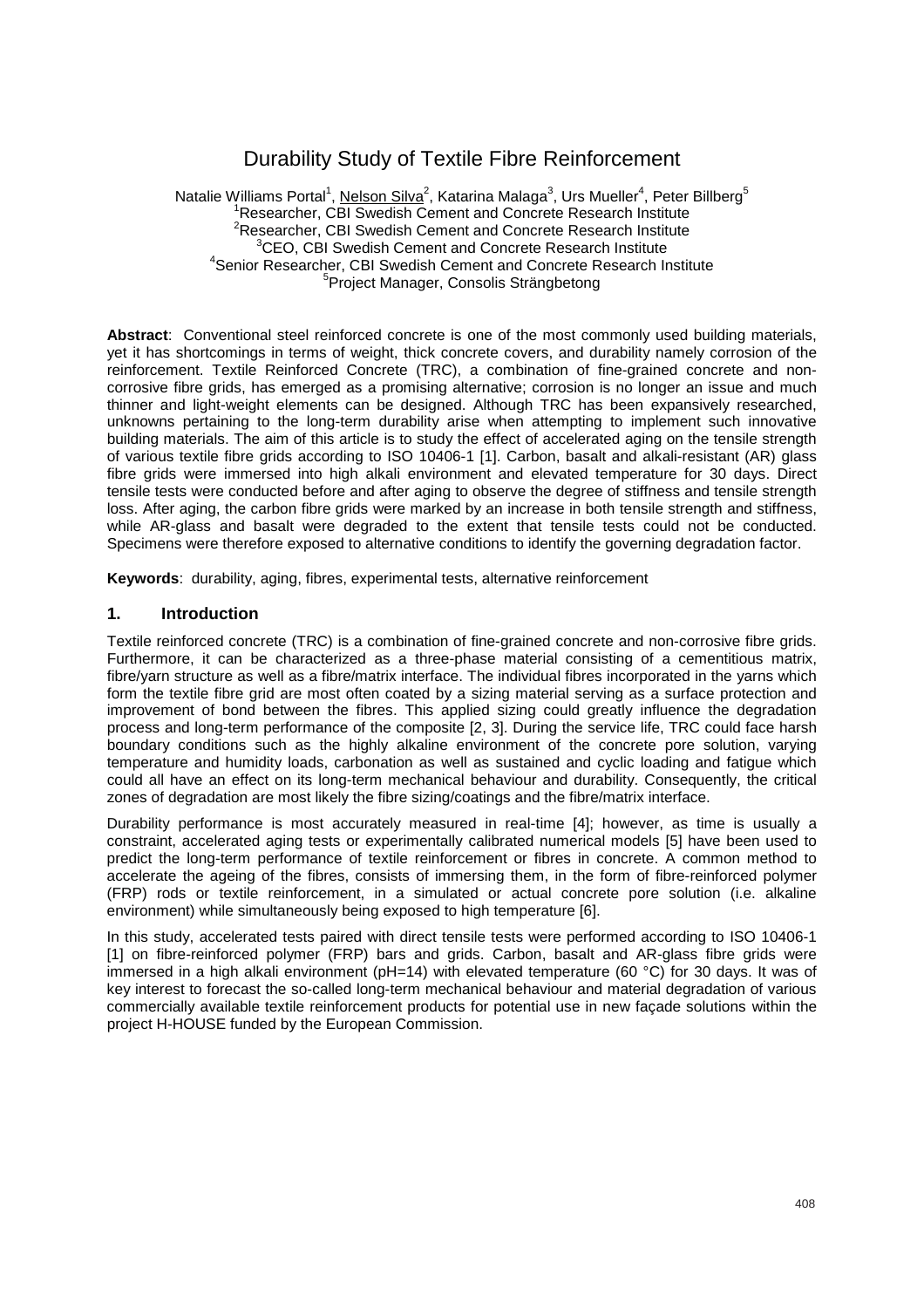# **2. Experimental program**

## *2.1 Materials*

The durability related to the alkali-resistance of three commercially available textile fibre grids of carbon, basalt and alkali-resistant glass (AR-glass), listed in Table 1, were investigated in this study. TRC building applications have primarily focused on the use of AR-glass and carbon fibre materials, but natural and polymer fibres have also been researched for this application [4]. For the most part, the use and durability of AR-glass has been deeply investigated for use in TRC as it has been both cost effective and readily available [7]. Basalt fibres are mineral fibres extracted from volcanic rock and are often compared to glass fibres, such as E-glass and AR-glass, due to existing similarities in their chemical composition [2, 8].

| Material      | Sizing/coating                      | Grid spacing<br>$0^{\circ}/90^{\circ}$ (mm) | Weight $(g/m^2)$ |
|---------------|-------------------------------------|---------------------------------------------|------------------|
| Carbon        | Styrene-butadiene resin (SBR), 15%  | 17/18                                       | 250              |
| <b>Basalt</b> | Undisclosed resin, 17%              | 10/10                                       | 165              |
| AR-glass      | Styrene-butadiene resin (SBR), 20 % | 7/8                                         | 210              |

#### **Table 1. Overview of tested textile fibre grids.**

#### *2.2 Direct tensile tests*

Direct tensile tests were conducted on both reference samples and aged samples, denoted as preimmersion (Case 1) and post-immersion (Cases 2 or 3), respectively. A total of five tests were conducted for each alternative before and after immersion. The tests were carried out using a universal testing machine (Sintech 20D) illustrated in Figure 1b and the force was recorded by a load cell with an accuracy of 1%. The deformation was measured by a Messphysik Videoextensometer ME46 with backlight technique in the background and digital camera in the foreground. A great advantage of using a video extensometer is that it is possible to measure the deformation up to failure of the specimen, i.e. the ultimate strain can be determined directly. A mechanical extensometer most often has to be removed before failure to avoid risk of damage, thereby causing the ultimate strain to be extrapolated by the assumption of linear elasticity.

The fibre reinforcement grid was cut into so-called individual yarns with a remaining 2 mm projection of the cross-points (crossbars) as well as a minimum of three cross-points along the length. An aluminium tube with epoxy resin as infill was found to be the most suitable solution for the end anchorage of the linear samples (Figure 1a). The main purpose of the end anchorage is to transmit only tensile force along the longitudinal axis of the sample. The tubes had a varying length of 75-100 mm, outer diameter of 15 mm and inner diameter of 12 mm. The inside of the tubes were roughened and cleaned with acetone to achieve superior bonding with epoxy.

The main outputs of the direct tensile tests were the tensile capacity, tensile rigidity and ultimate strain of the different alternatives. The tensile rigidity was calculated from the load-strain relation as the secant modulus between the load level at 20% and 50% of the ultimate tensile capacity. In addition, the tensile capacity retention rate was computed to measure the relative mechanical degradation of the postimmersed versus the pre-immersed specimens.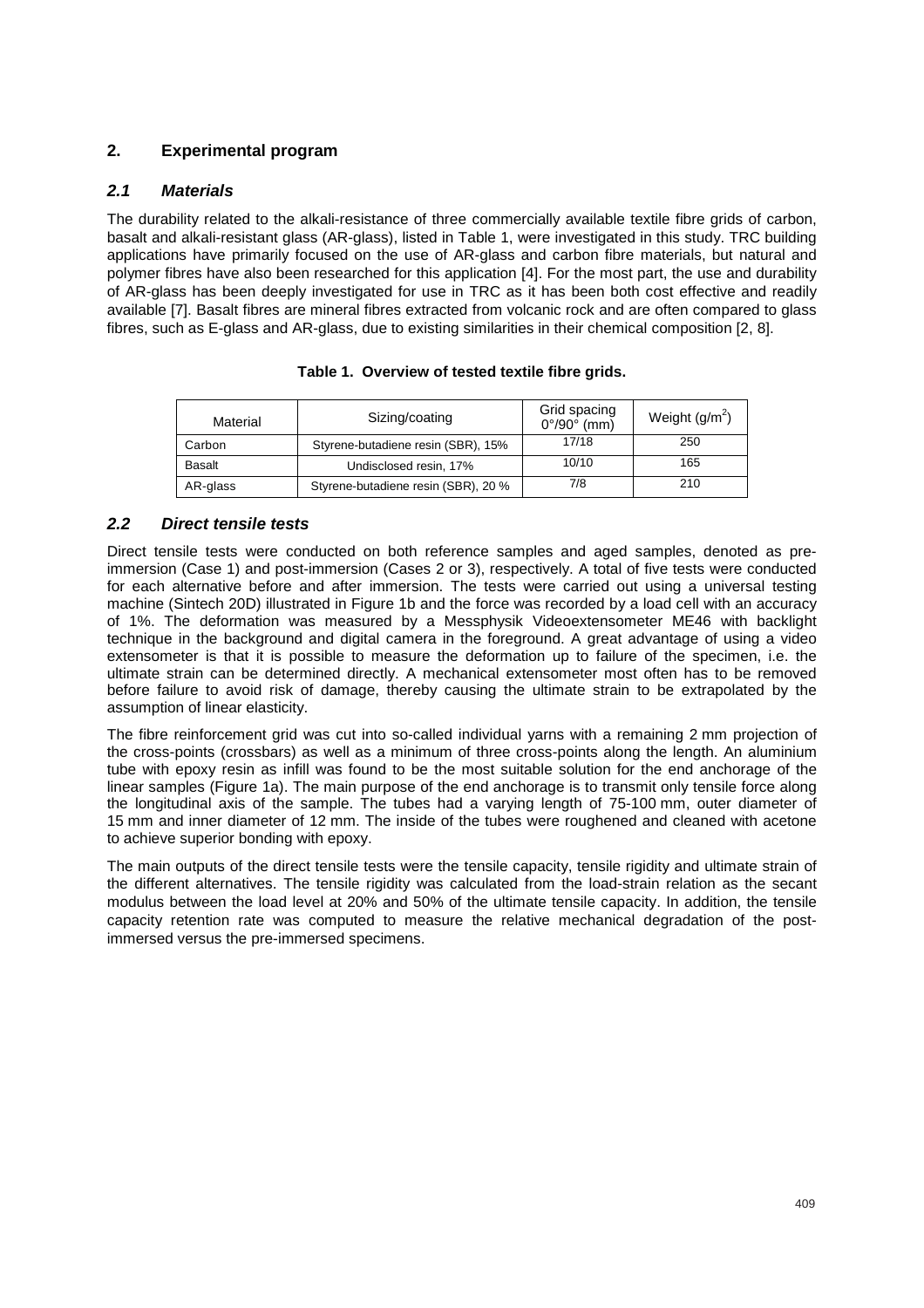

(a) Test specimens with aluminium end caps. (b) Direct tensile test setup.

**Figure 1. Direct tensile testing.** 

#### *2.3 Accelerated testing*

The accelerated tests involved the immersion of linear pieces of fibre reinforcement grid in an alkaline solution (pH > 13) while being exposed to a temperature of 60  $\pm$ 3 °C for 30 days. The alkaline solution prepared according to ISO 10406-1 [1] consisted of 8.0 g of NaOH and 22.4 g of KOH in 1 l of deionized water. The pH of this solution was measured to be pH=14. The linear test pieces were bundled and sealed by epoxy resin end caps to prevent infiltration of the solution. These bundles were immersed in the alkaline solution in plastic cylindrical containers (see Figure 2) which were sealed and placed in a climate chamber. Once removed from the alkaline solution, the test specimens were rinsed in dionized water and visually examined prior to commencing with the aforementioned end anchorage preparation necessary for the direct tensile testing.



**Figure 2. Accelerated aging test setup.**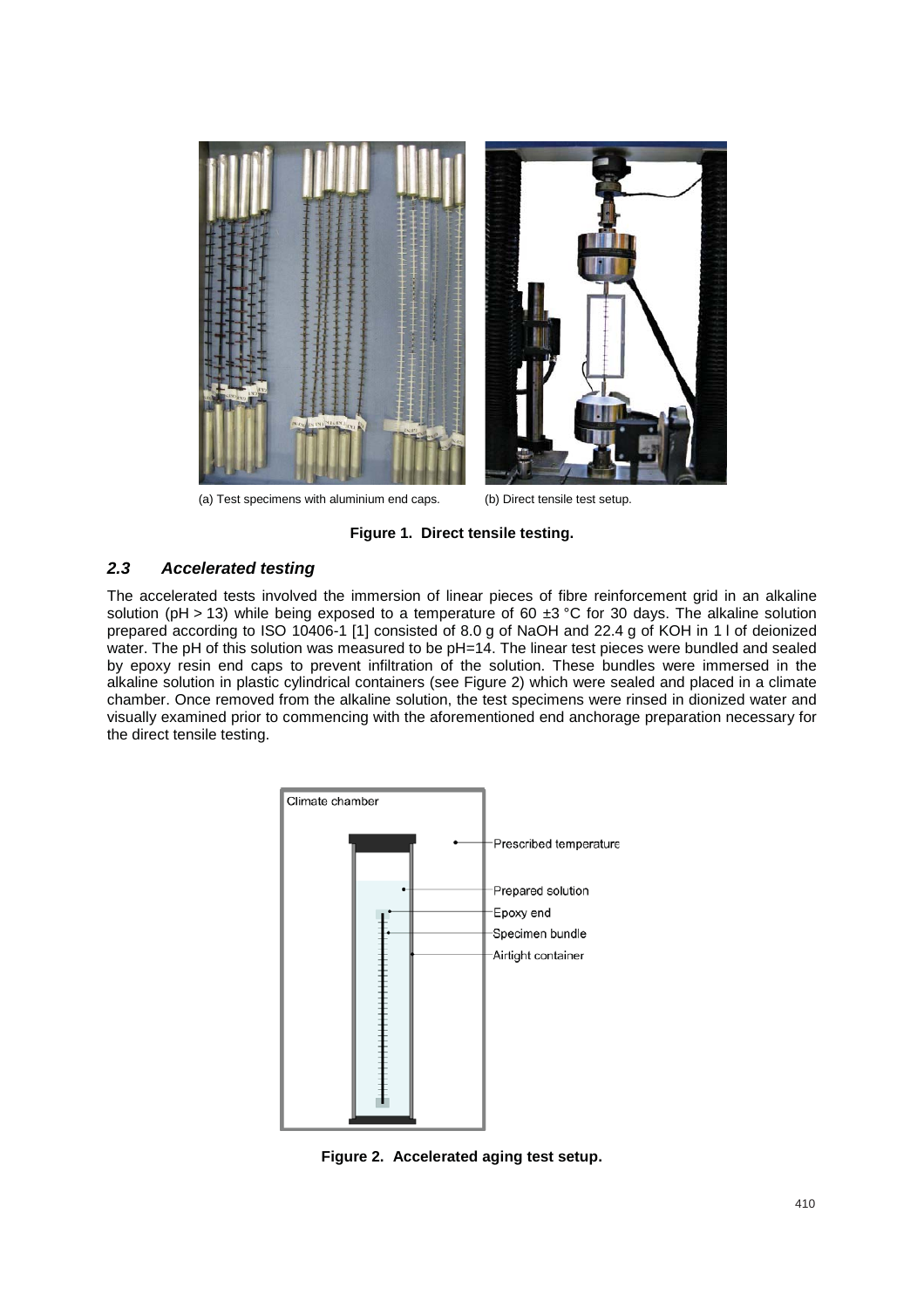When tensile tests could not be conducted due to the extent of sample degradation based on the standard boundary conditions, which particularly applied to basalt and AR-glass, additional tensile tests related to alternative boundary conditions were executed. In the standard accelerated test (Case 2), the specimens face two upper bound variables simultaneously in terms of temperature (60 °C) and alkalinity (pH=14), which, in turn, makes it problematic to identify the actual cause of material degradation. Accordingly, in this study, test samples were also aged for 30 days at 60 °C and pH=7, denoted as Case 3.

#### **3. Results and Discussion**

### *3.1 Visual observations*

The external appearance of the fibre grid specimens was examined pre- and post-immersion, for comparison of colour, surface condition and change in shape. Photos depicting the visual macroscopic changes are shown in Figure 3.



**Figure 3. Visual observations pre- and post-immersion.**

For carbon fibre grids, no significant visible change of colour or surface texture were observed after 30 days of immersion in  $pH=7$  and  $pH=14$  at 60 °C (Cases 2 and 3). The basalt samples aged according to the standard conditions (Case 2) were marked by colour change and what appears to be the lifting of the coating to the surface. These samples lost a great deal of stiffness to the point that they broke prior to removal from the solution. For those exposed to Case 3, the observed degradation was similar to the Case 2 samples, yet these could be further tested in tension. The AR-glass specimens exposed to Cases 2 and 3 lost the majority of cross-threads which revealed an uncoated and transparent surface in these locations. These samples also lost a significant amount of physical stiffness and could be easily broken by hand at the cross-points.

## *3.2 Experimental results*

A compilation of the mean tensile test results along with the associated standard deviations are reported in Table 2. It can be seen that both basalt and AR-glass samples aged according to the standard conditions (Case 2) were unable to undergo direct tensile testing due to the resulting extent of sample degradation. When exposed to alternative boundary conditions of 60 °C and pH=7 for 30 days (Case 3), however, basalt and AR-glass fibre grid samples could undergo direct tensile tests.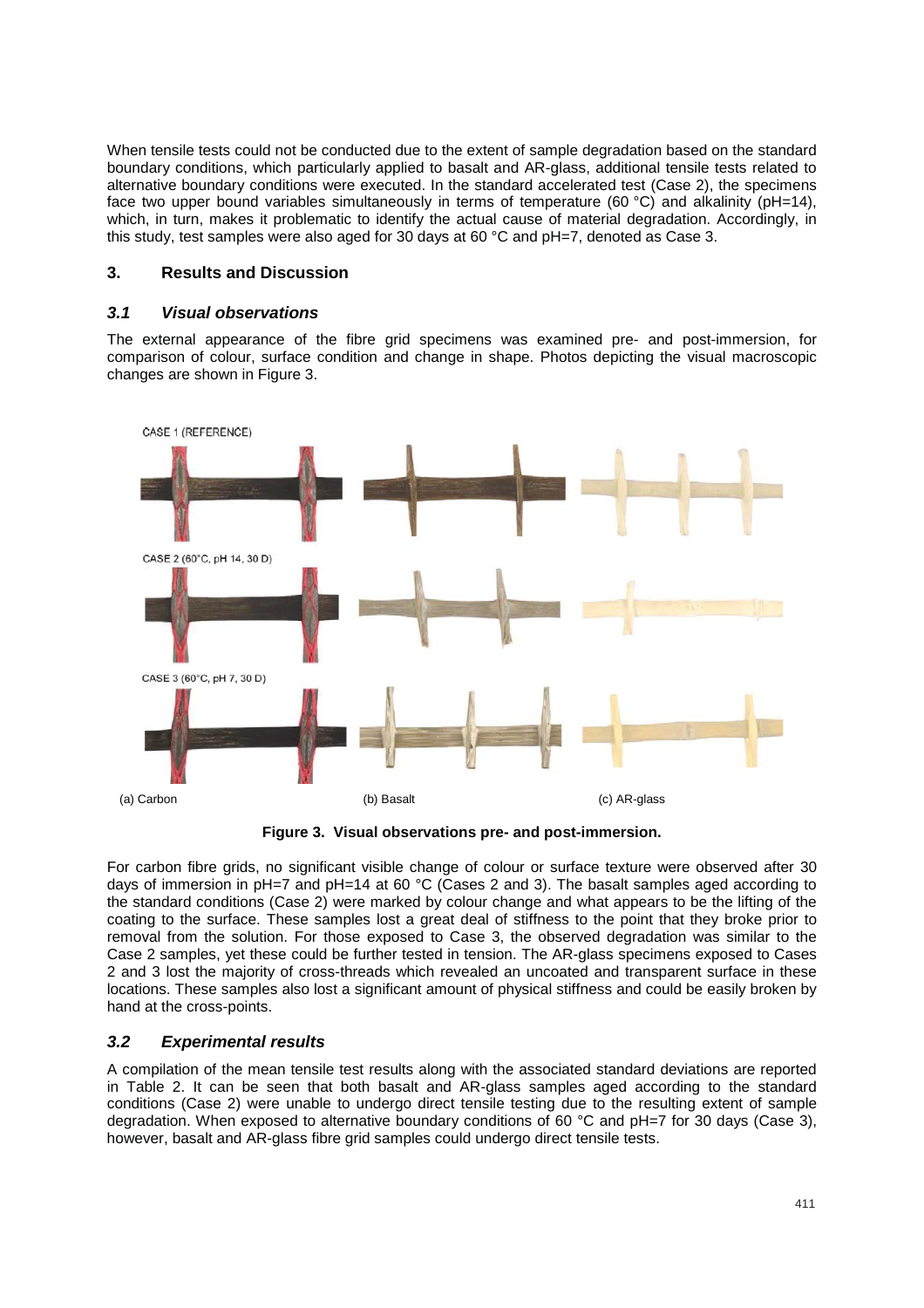|                          |                          | Mean properties (st. dev.) |                        |                          |                                           |
|--------------------------|--------------------------|----------------------------|------------------------|--------------------------|-------------------------------------------|
| Case                     | Reinforcement            | Tensile<br>capacity (kN)   | Ultimate strain<br>(%) | Tensile rigidity<br>(kN) | Tensile capacity<br>retention rate<br>(%) |
| (1) Reference            | Carbon                   | 1.88(0.23)                 | 0.87(0.06)             | 221.38 (5.05)            |                                           |
|                          | Basalt                   | 0.62(0.03)                 | 2.85(0.08)             | 23.73 (0.49)             | $\overline{\phantom{a}}$                  |
|                          | AR-glass                 | 0.41(0.02)                 | 1.91(0.10)             | 22.49 (0.49)             |                                           |
| $(2)$ 60 °C, pH 14, 30 d | Carbon                   | 2.36(0.03)                 | 1.01(0.03)             | 235.68 (18.60)           | 125(2)                                    |
|                          | Basalt<br>Not measurable |                            |                        |                          |                                           |
|                          | AR-glass                 | Not measurable             |                        |                          |                                           |
| $(3)$ 60 °C, pH 7, 30 d  | Carbon                   | 2.14(0.21)                 | 0.91(0.14)             | 234.33 (6.75)            | 114(11)                                   |
|                          | <b>Basalt</b>            | 0.39(0.01)                 | 1.70(0.10)             | 23.13 (0.66)             | 62(2)                                     |
|                          | AR-glass                 | 0.15(0.03)                 | 0.73(0.10)             | 20.54 (2.62)             | 35(7)                                     |

| Table 2.  Mean tensile test results. |  |  |
|--------------------------------------|--|--|
|                                      |  |  |

The tensile test results for the pre-immersed (Case 1) samples are compared to the post-immersed samples (Cases 2 and 3) in terms of applied load versus strain in Figure 4. The carbon fibre specimens appear to have increasing tensile capacity (14-25%) and rigidity (6%) after immersion which is thought to be due to a stiffening effect of the applied coating. In addition, the basalt and AR-glass samples were observed to have a significant degradation even after aging according to Case 3. The tensile capacity and rigidity of basalt were reduced by 38% and 3%, while those corresponding to the AR-glass decreased by 65% and 9%, respectively. It can be drawn from this outcome that AR-glass appears to have a greater sensitivity to the temperature effect. Furthermore, for all tested specimens, there was no significant difference in failure mode noted before and after immersion and failure primarily occurred at the crosspoints.





#### **4. Conclusions**

The tensile capacity and alkali resistance of selected textile fibre grids were investigated using ISO 10406- 1 [1]. According to the results, it can be concluded that the tested carbon fibre grid has a superior alkali and temperature resistance in comparison to the other alternatives. It was not possible to quantify the material degradation for basalt and AR-glass according to the standard boundary conditions. A downside of this method is that it simply describes the relative difference in durability between different samples, but does not predict the actual durability of the material neither does it specify requirements to be met.

It is believed that further parametric studies, in terms of varying boundary conditions, are needed to gain a deeper understanding of the degradation processes. Statistical analyses of these presented results could